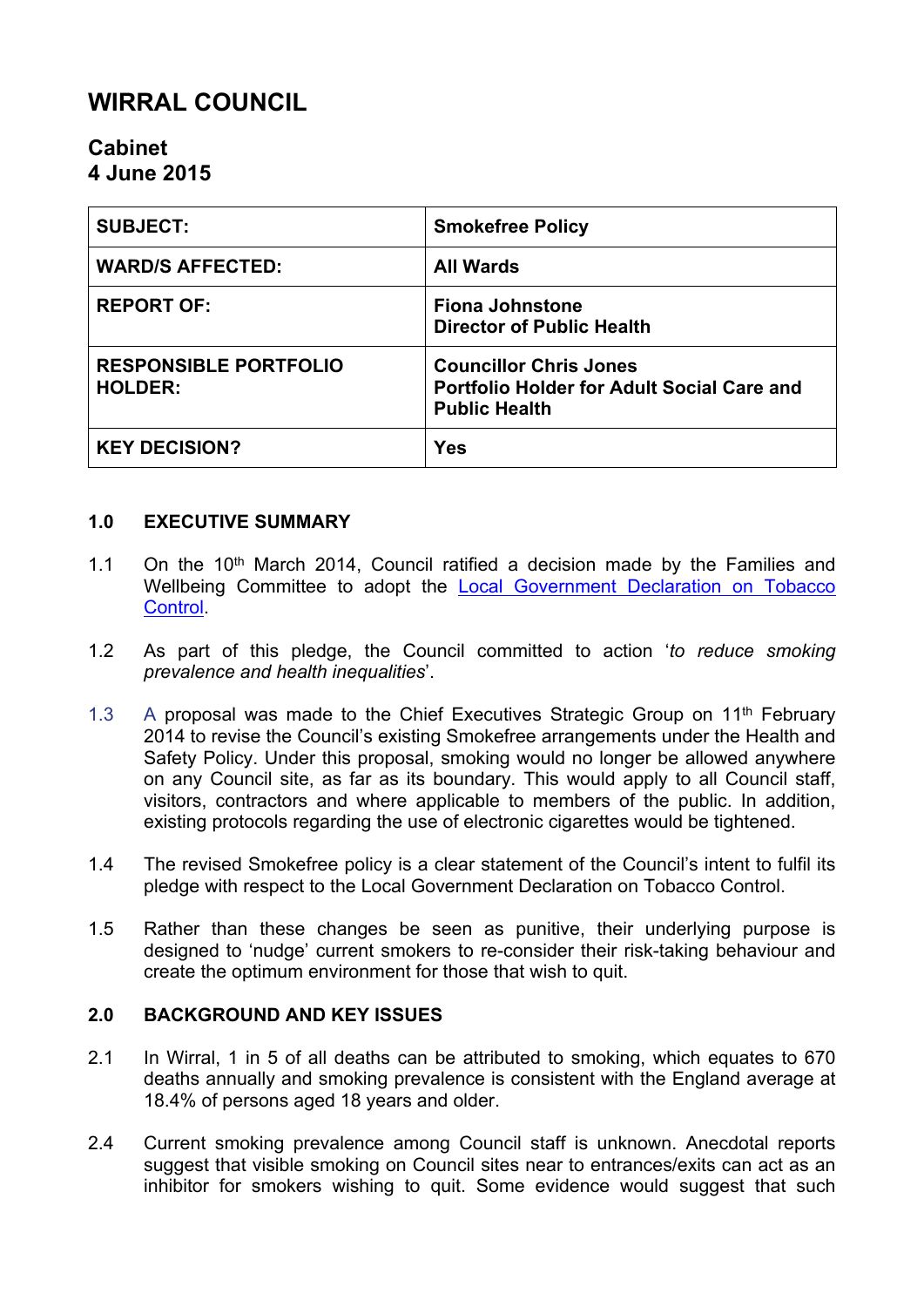stimuli reminds quitters of what they are missing and amplifies their cravings. The new arrangements remove these visible triggers.

- 2.6 The revised arrangements prohibit smoking anywhere on any Council site by all staff, contractors, visitors and the public. This includes the use of electronic cigarettes, as they also provide visual stimulus and could be seen to 'normalise' smoking.
- 2.7 There are issues which are yet to be resolved with regard to policy enforcement and corporate liability. It is acknowledged that whilst these are important considerations, this should not hold up implementation. On balance, the wider responsibility of the Council and the potential impact of smoking-related harm outweigh the consequences of inaction.
- 2.8 Internal/external Smokefree signage has now been manufactured and awaits installation. This report seeks Council/Cabinet approval for full implementation of the new Smokefree arrangements.

### **3.0 RELEVANT RISKS**

- 3.1 Consideration has been given to circumstances where an employee might suffer injury when smoking beyond the curtilage of a Council site, either by accident of by assault from a member of the public. Permission to smoke at work is not a contractual right and in these examples, a smoker accepts the associated risks, both in terms of the health consequences and where they choose to smoke.
- 3.2 Following consultation with colleagues in Legal Services and Health and Safety, the proposed policy changes are not considered to materially affect -the level of risk of smoking off-site.

### **4.0 OTHER OPTIONS CONSIDERED**

- 4.1 Other options which were proposed to the Chief Executive's Strategic Group included one to maintain the status quo and another which prohibited employees from smoking in working hours.
- 4.2 The Council's commitment to the Local Government Declaration on Tobacco Control precludes inaction, hence the Chief Executive's Strategic Group decision to revise the Council's Smokefree policy.

### **5.0 CONSULTATION**

5.1 The revised Smokefree policy has been consulted on with Trade Unions and some concerns were raised in relation to policy management and enforcement. Representatives were advised that the policy focusses upon the promotion of healthy behaviours and support available to help staff quit with the majority of enforcement being subject to self- policing as seen with the highly effective smoking ban in Public Places introduced in 2007.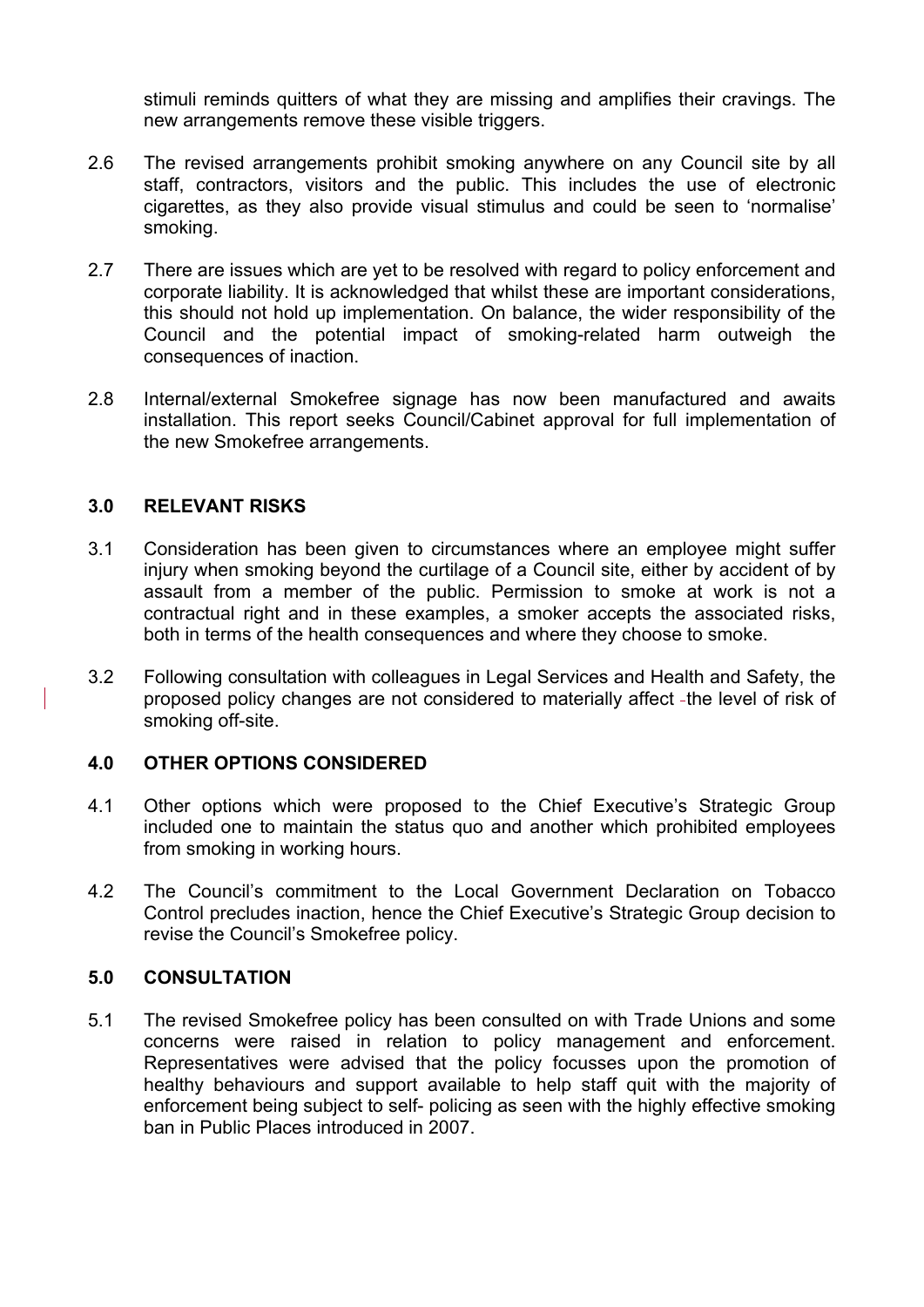# **6.0 OUTSTANDING PREVIOUSLY APPROVED ACTIONS**

6.1 Not applicable.

# **7.0 IMPLICATIONS FOR VOLUNTARY, COMMUNITY AND FAITH GROUPS**

7.1 Not applicable.

# **8.0 RESOURCE IMPLICATIONS: FINANCIAL; IT; STAFFING; AND ASSETS**

8.1 Not applicable.

# **9.0 LEGAL IMPLICATIONS**

9.1 As previously discussed, there is no additional, foreseeable risk to arise from the revised arrangements.

# **10.0 EQUALITIES IMPLICATIONS**

10.1 Has the potential impact of your proposal(s) been reviewed with regard to equality?

(b) No because there is no relevance to equality.

# **11.0 CARBON REDUCTION AND ENVIRONMENTAL IMPLICATIONS**

11.1 Under the new Smokefree arrangements, there is a strong argument for improved workplace environments.

# **12.0 PLANNING AND COMMUNITY SAFETY IMPLICATIONS**

12.1 Not applicable.

# **13.0 RECOMMENDATION/S**

13.1 A recommendation is made to approve full implementation of the revised Smokefree policy.

# **14.0 REASON/S FOR RECOMMENDATION/S**

- 14.1 The Council has committed to reducing health inequalities. Smoking is the key risk factor for the majority of diseases that lead to early deaths and hence a major contributor to health inequalities in the borough.
- 14.2 The Council has pledged to take action locally to reduce smoking-related harms and the revised Smokefree arrangements offer clear evidence of action.
- 14.3 The argument for full implementation of the new Smokefree arrangements is compelling, while the unresolved issues offer little reason not to proceed. The proposed changes are highly unlikely to result in increased risk of liability for the Council. Reservations about enforcing the policy miss the point of the changes somewhat. The proposed changes represent a step-change in culture and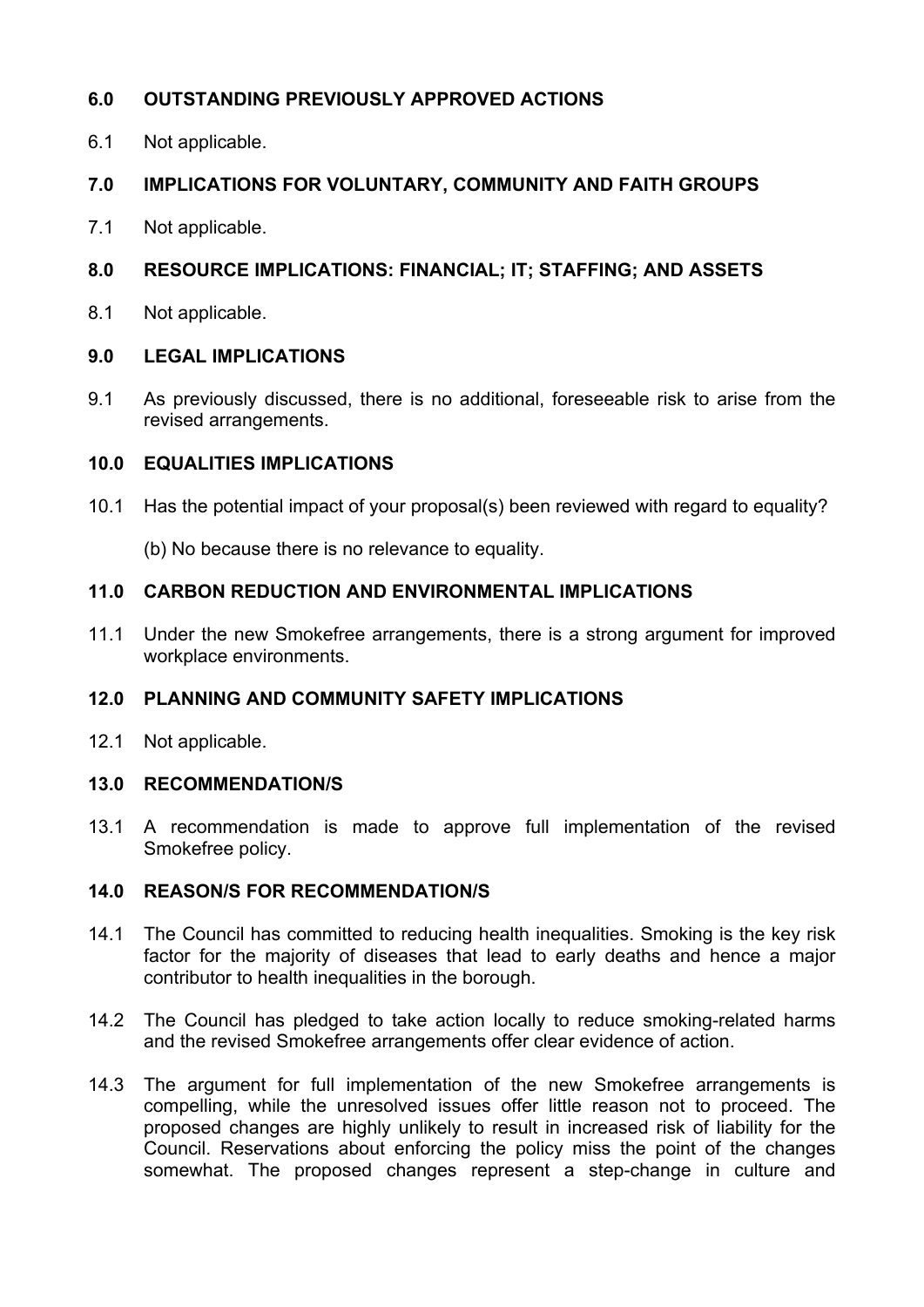environment, in much the same way as the Government's ban on smoking in public spaces in July 2007.

**REPORT AUTHOR:** Steven Gavin

| telephone | $(0151)$ 666 5185         |
|-----------|---------------------------|
| email     | stevengavin@wirral.gov.uk |

### **BRIEFING NOTES HISTORY**

| <b>Briefing Note</b>                                                                                                                         | <b>Date</b> |
|----------------------------------------------------------------------------------------------------------------------------------------------|-------------|
| Linked to the Local Government Declaration on $10th$ March 2014<br>Tobacco Control which was adopted at a previous<br><b>Cabinet Meeting</b> |             |

# **SUBJECT HISTORY (last 3 years)**

| <b>Council Meeting</b>                              | <b>Date</b>                    |
|-----------------------------------------------------|--------------------------------|
| <b>Approved at Chief Executives Strategic Group</b> | 11 <sup>th</sup> February 2014 |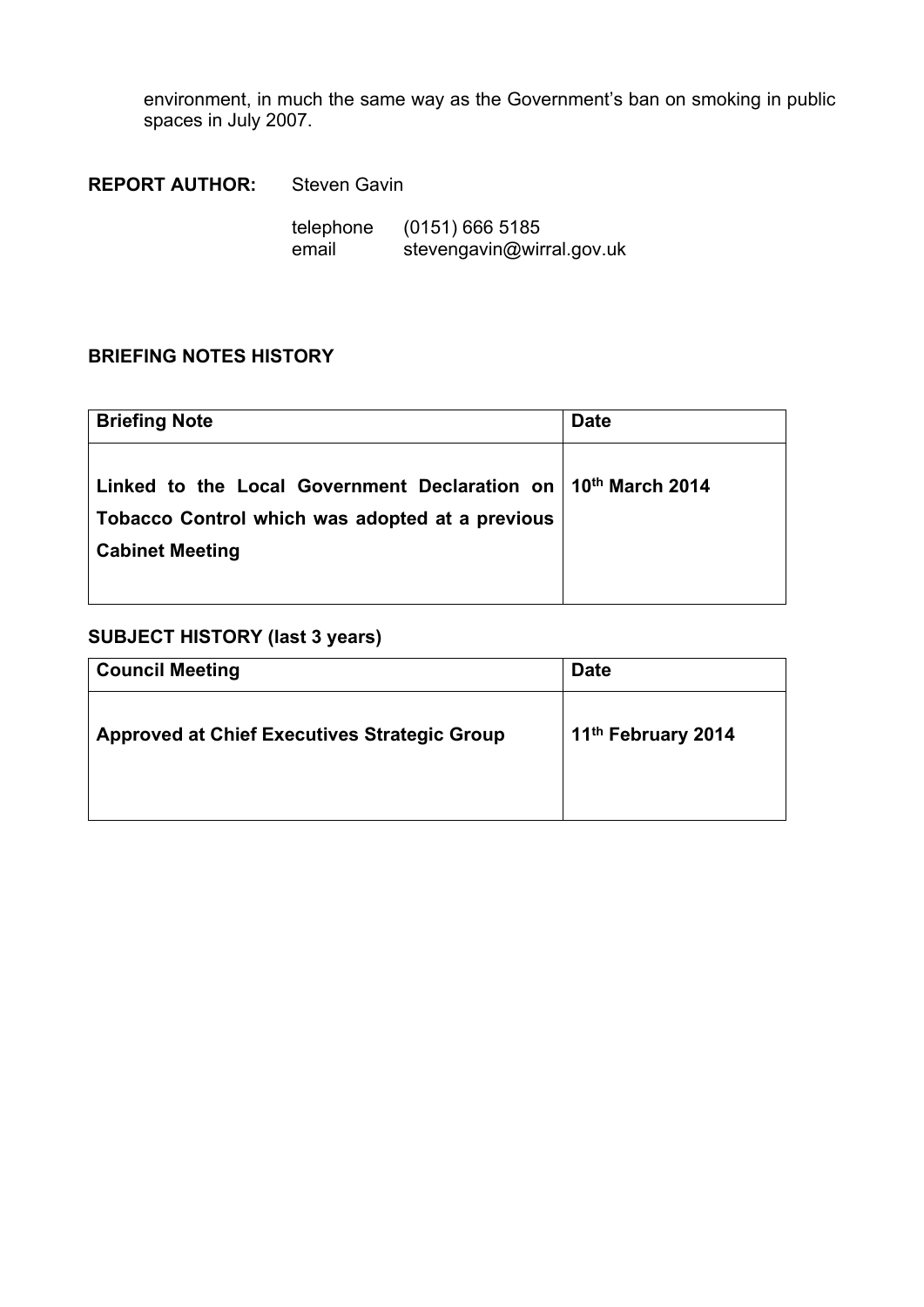### **APPENDICES**

#### **Health and Safety Arrangements Smokefree Policy**

#### **Introduction**

The evidence about the harmful, life-threatening effects of tobacco is well-documented and overwhelming. The World Health Organisation (WHO) describes tobacco use as 'one of the biggest public health threats the world has ever faced'. WHO cite tobacco use as a risk factor in 6 of the 8 leading causes of death globally and estimate that up to 1 billion deaths will be attributable to tobacco in the 21<sup>st</sup> Century alone.

However, while the most significant harms caused by tobacco are related to direct use (i.e. smoking), others are related to the indirect exposure of an individual (whether they are a smoker or not) to the tobacco smoke of another. This exposure is known by various terms such as passive smoking, secondary tobacco smoke or *second hand tobacco smoke*. This latter term will be used throughout the rest of this document to describe such exposure.

In recognition of the dangers of second hand tobacco smoke, particularly for individuals working within areas with a high prevalence of tobacco use such as the catering and hospitality industry, the UK Government chose to act. The publication of the Health Act (2006) included statutory legislation, which underpinned and culminated in the subsequent ban on smoking in public places from 1<sup>st</sup> July 2007. In addition, this placed a statutory obligation on employers to ensure that health and safety arrangements within the workplace complied with the Health Act (2006) and provision was made for a smokefree workplace.

**Further information on tobacco and smoking can be gained from Wirral's JSNA [\(http://info.wirral.nhs.uk\)](http://info.wirral.nhs.uk/)**

#### **Scope and Purpose**

Wirral Council is committed to providing a smokefree environment in all of the Council's premises, workplaces and vehicles (including employee vehicles used on Council business). The term 'Smokefree' is by definition 'free of smoke', implying that smoking is not permitted anywhere throughout Wirral Council owned or occupied premises (which includes all areas up to the perimeter) or in Council vehicles (or employee vehicles used on Council business).

As a responsible employer, Wirral Council is not only committed to compliance with its statutory obligations but seeks to go further and create an environment that maximises opportunities for individuals in the work place to make healthy choices, including smoking cessation. This aspiration also extends beyond its employees to people in the wider community of Wirral.

Through the provision of a smokefree environment, Wirral Council will firstly ensure that no person is put at unnecessary risk from exposure to second hand tobacco smoke. It must be stressed that this element of the policy is concerned with *where* and *when* people smoke, not about *whether* they smoke.

Secondly, Wirral Council will ensure that employees who wish to stop smoking have access to appropriate Smoking Cessation Services, including a full range of Nicotine Replacement Therapies (NRT) (see *Stop Smoking Support for Staff*, p.5), however the use of electronic cigarettes or ecigs carries a caveat (see *Electronic Cigarettes*, p.3).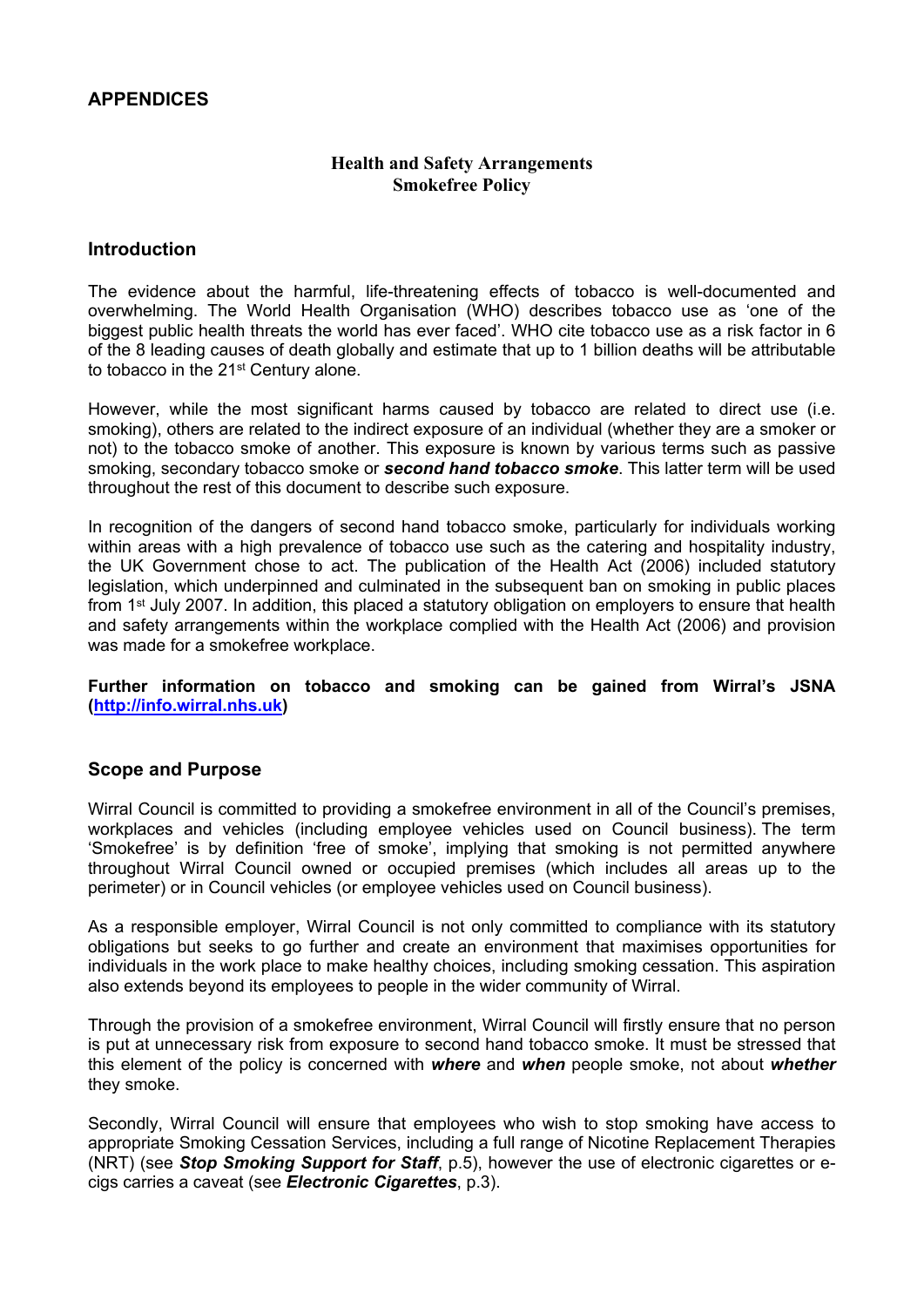Finally, it is hoped that Wirral Council's Smokefree Policy will actively encourage and influence members of our wider community to consider their own health choices around smoking.

Thus, the aim of the policy is to:

- Protect and improve the health of employees
- Protect and improve the health of clients, visitors and contractors
- Protect both smokers and non-smokers from the danger to their health of exposure to second hand tobacco smoke
- Show that the Council is acting as a community leader in promoting the health and wellbeing of Wirral residents by arranging for Council buildings, grounds and vehicles to be smokefree.

This policy will apply to all Elected Members, employees, clients, visitors, contractors and other persons who enter Wirral Council owned or leased buildings, grounds or vehicles for any purpose. The policy extends to cars leased from Wirral Council during business use. This policy also applies to all products that supply nicotine (electronic cigarettes as well as tobacco cigarettes) for logistical, protective and promotional reasons (see *Electronic Cigarettes*, p.3).

### **Second Hand Tobacco Smoke**

Second hand tobacco smoke adversely affects the health of all employees. It is not for the Council to determine whether anyone smokes but where they smoke and the effect this has on clients, visitors, smoking and non-smoking colleagues, and the wider community.

The Council recognises that some staff maybe exposed to tobacco smoke when working elsewhere outside of the Council's control such as a client's house. Guidance as to how to manage the risk and reduce exposure to second hand smoke is contained within the following guidance document, published by the Royal College of Nursing (2006):

[http://www.rcn.org.uk/\\_\\_data/assets/pdf\\_file/0006/78702/003043.pdf](http://www.rcn.org.uk/__data/assets/pdf_file/0006/78702/003043.pdf)

#### **Application of the Policy**

- Employees are not permitted to smoke anywhere on Council premises, grounds, workplaces and vehicles (including employee vehicles used on Council business).
- Clear signs are located at the entrance to all Council premises to ensure that anyone entering and exiting is aware that smoking is not allowed in the buildings, grounds, or in doorways.
- All council owned vehicles, pool vehicles and employee vehicles used on Council business are required to be smokefree at all times, regardless of whether a smoker is the only person driving/using the vehicle at that time. This is to prevent other colleagues (smokers and non-smokers) from unnecessary later exposure to second hand tobacco smoke. Equally, the legislation applies to the vehicles of paid employees and voluntary workers.
- Where Council employees provide a service within a client's home, then the client will be requested by Council staff to provide a smokefree environment prior to and during the visit. e.g. personal care, assistance with domestic work or maintenance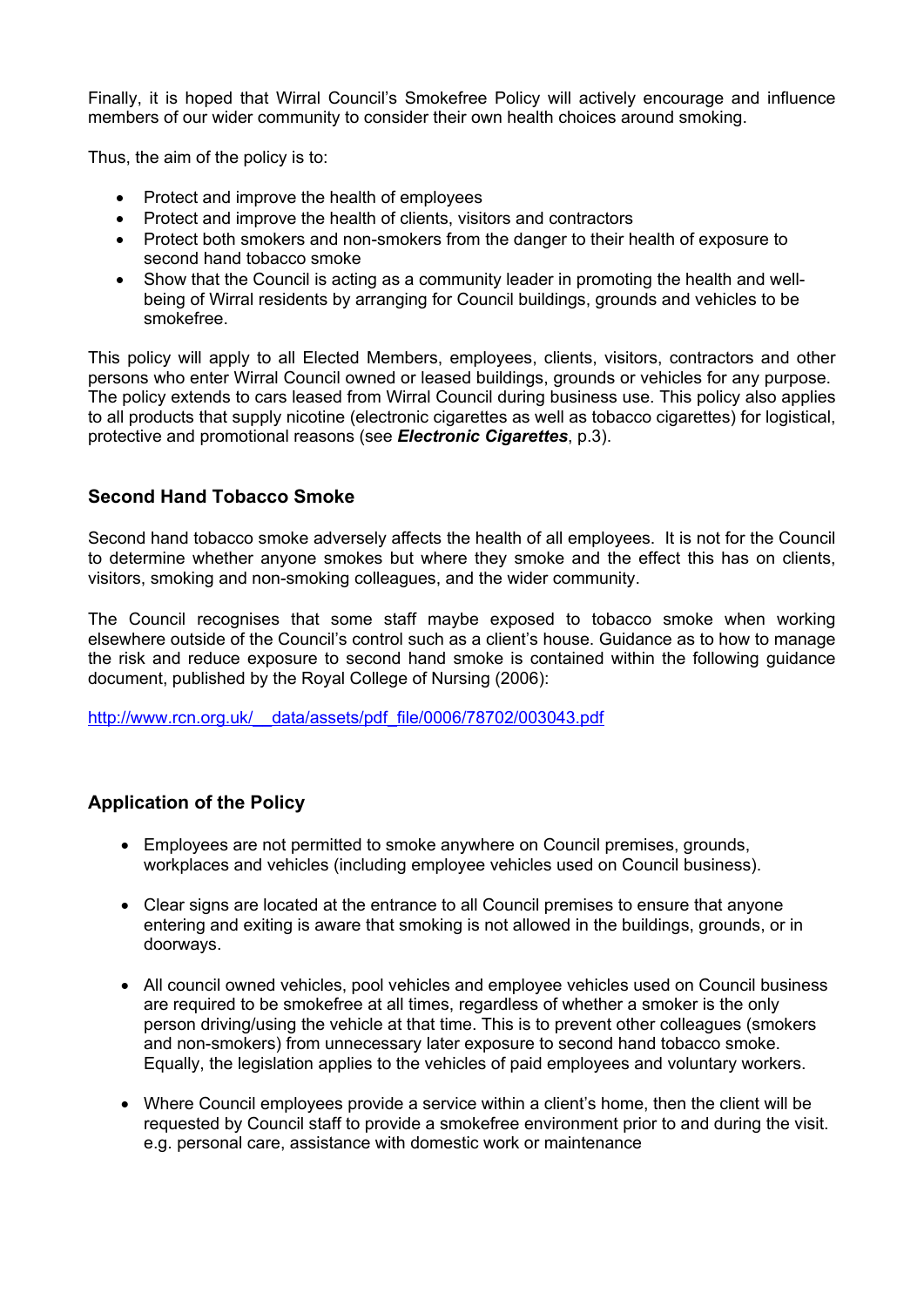- Where Council employees work from home, they will be required to provide a smokefree environment if it is intended that another member of staff will be joining them to work collaboratively.
- The Council's Occupational Health Service will provide advice and support for employees. Those who wish to stop smoking can also access support from the NHS Stop Smoking Service LIVEWELL on 0151 630 8383.

### **Electronic Cigarettes**

A number of new electronic devices have been developed which resemble cigarettes and mimic tobacco smoking. These electronic cigarettes (also known as e-cigarettes or e-cigs) produce a vapour containing nicotine which is inhaled in the same way as real cigarettes. The relative benefits/harms associated with the use of electronic cigarettes is presently inconclusive, however their use within the smokefree environment is similarly prohibited for the following reasons:

- There are obvious visual similarities between the use of real and electronic cigarettes which could be a 'trigger' for individuals who are trying to quit.
- It would be difficult to implement this policy if electronic cigarettes were allowed as it is not easy to distinguish those who were using e-cigarettes from tobacco cigarettes.
- As the safety of e-cigarettes is unknown, a precautionary approach to protecting the health of employees should be taken.
- This policy helps to de-normalise smoking, to protect and promote health of employees and the public. Allowing e-cigarettes to be used on Council premises would undermine this.

### **Exemptions**

The Health Act (2006) makes provision for several exemptions in respect of the smoking ban in public places, only one of which is applicable to this policy. This particular exemption relates to residential care settings [as defined in section 3, Care Standards Act (2000)] where the workplace may also be a place of residence. i.e. a resident's bedroom.

In such instances, the residential care home is permitted to allow either individual bedrooms or a single room to be designated as a smoking area(s) for residents aged 18 years and above. In the case of the latter, the single room can *only* be used as smoking room and not for any other purpose, such as doubling up as a games room, library, sitting room, etc. All other communal areas of the residential care home setting must comply with the Health Act (2006) and there remains a legal obligation on the residential care home to ensure a smokefree environment is maintained in these communal areas.

Where this is relevant, the residential care home is required to maintain an up-to-date list of designated smoking rooms, which must be made available for inspection on request. In addition, any such room:

- *MUST* clearly indicate it's designation as a smoking room with the appropriate signage.
- *MUST* be completely enclosed on all sides (except for windows and doors) by solid floor-toceiling walls.
- *MUST* have mechanically closing doors that comply with all aspects of other legislation, such as fire regulations.
- *MUST NOT* be part of the same ventilation system that is used in the communal areas of the residential care home.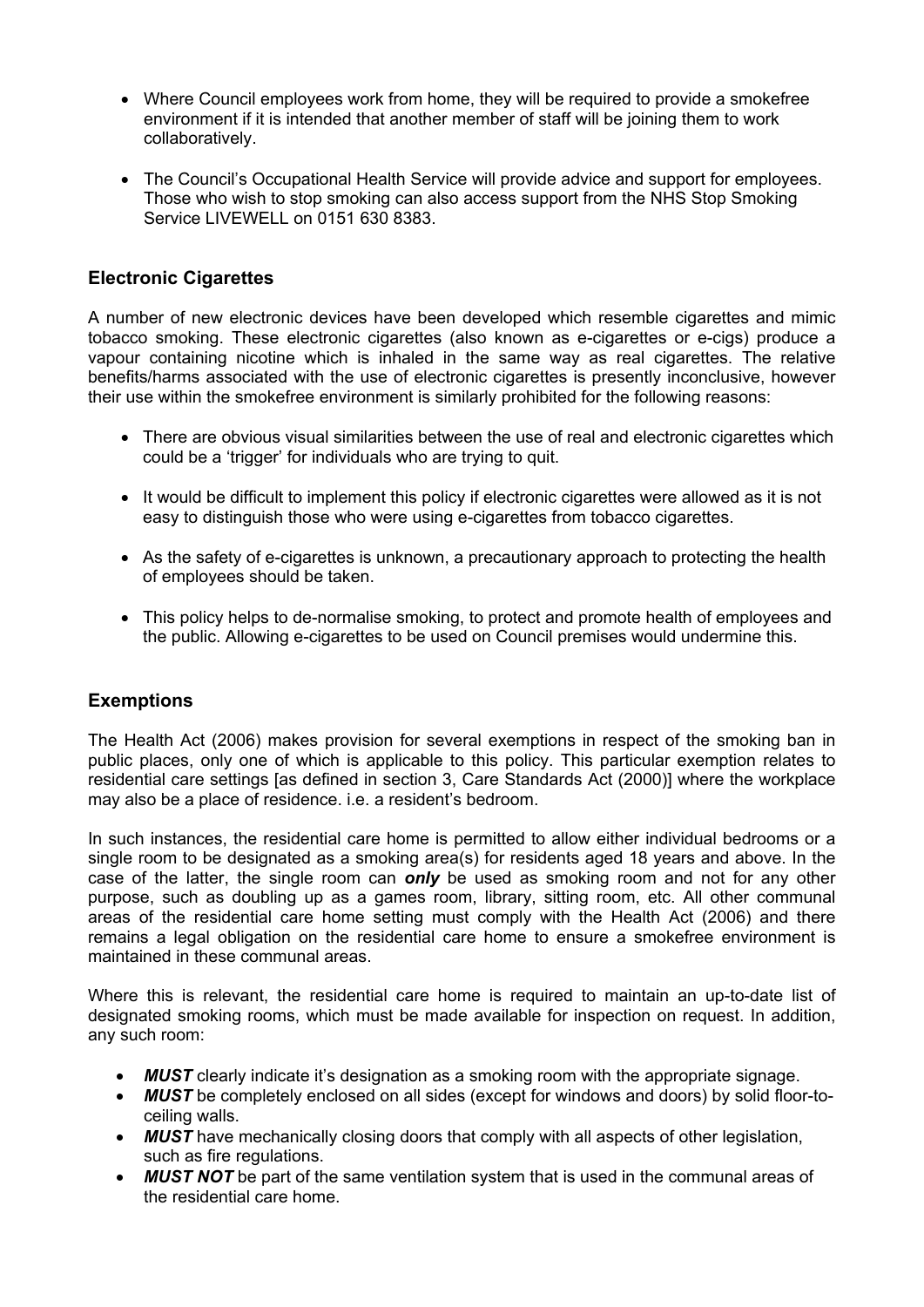While the Health Act (2006) permits this exemption, there is no legal obligation for residential care homes to offer designated smoking rooms.

#### **Artistic Licence**

The smokefree environment also extends to any Council premises which host public performances such as theatre shows or concerts. Where public performances take place on Council premises, in which the act of smoking must be portrayed in order to maintain artistic integrity, the use of an electronic cigarette may be used as a substitute. This only applies to the actual live performance and electronic cigarettes cannot be used during rehearsals or at any other time. This is the only exemption which is applicable to the use of electronic cigarettes.

### **Signage**

- All smokefree premises and vehicles must display no smoking signage [compliant with the Smokefree (signs) Regulation (2012) legislation] in a prominent position at every entrance so that people entering the premises or vehicles can see them clearly. The signs must make clear to staff and members of the public that the premises and vehicles they are entering/exiting are smokefree.
- Every Council owned or managed premises must display at least one A5 sign at each entrance used by the public. At entrances that are used by staff only it is sufficient to display a no-smoking sign that displays the international no-smoking symbol, no less than 70mm in diameter.
- All Council vehicles must display signs in a prominent position in each compartment of a smokefree vehicle wholly or partially covered by a roof, including the driver's compartment.
- Smokefree signs for premises are available at the smokefree England website on [www.smokefreeengland.co.uk](http://www.smokefreeengland.co.uk/)

#### **Smoking Shelters**

Wirral Council is not required to make any outdoor provision for smoking, or to provide facilities such as smoking shelters.

#### **Availability of the Policy**

The Smokefree Policy will be:

- made available on the intranet, the council website and in public waiting areas
- made clear at recruitment
- included in new staff induction

#### **Non Compliance**

It is the responsibility of everyone to observe the Council's smokefree policy and to remind others of their responsibility. Failure to comply with the policy by Council staff may result in disciplinary action under the Council's disciplinary policy and procedure.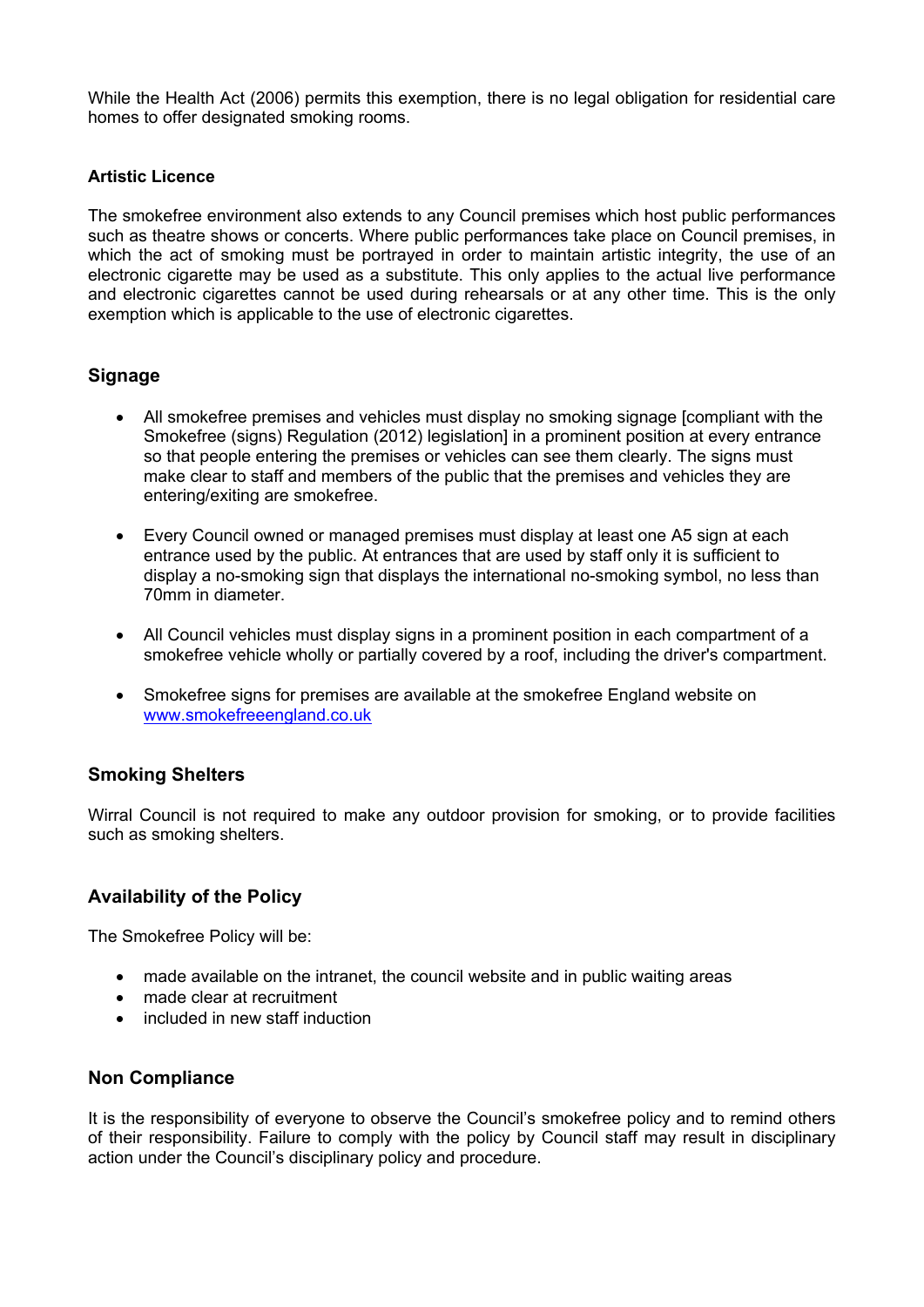# **Stop Smoking Support for Staff**

Developed by experts and ex-smokers and delivered by professionals, the NHS Stop Smoking service 'Livewell' provides advice, support and encouragement to help stop smoking for good.

Everyone is different and there are different support options available. Options include one-to-one, group or telephone support.

The service will provide:

- a free, personal quit plan, tailored to your needs
- prescription stop smoking medicines to help beat cravings, from nicotine patches and gum, to nasal sprays, inhalators and tablets
- motivational tips on how to stay on track
- the chance to use a carbon monoxide monitor, to see recovery in action
- $\bullet$  the support option that fits with current lifestyle.
- Contact the NHS Stop Smoking Service 'Livewell':
- [Visit](http://www.wirralct.nhs.uk/index.php/our-services/services/stop-smoking-service) th[e](http://www.wirralct.nhs.uk/index.php/our-services/services/stop-smoking-service) [website](http://www.wirralct.nhs.uk/index.php/our-services/services/stop-smoking-service)
- Text QUIT with your name and postcode to 80039\*
- E-mail [wsupport@wirralct.nhs.uk](mailto:wsupport@wirralct.nhs.uk)
- Tel. 0151 630 8383
- Ask a health or social care professional.
- Contact the NHS Smoking Helpline: 0800 169 0 169 or go to:
- [www.gosmokefree.co.uk](http://www.gosmokefree.co.uk/) Open Mon Fri, 8.30am 6:00pm
- Signers for hearing impaired employees are available on request.

Wirral Council will support staff that wish to stop smoking to access up to 12 free sessions through work time appointments with the Wirral NHS Stop Smoking Service 'Livewell'

### **Sale of Tobacco/Illicit Tobacco**

All sales of tobacco and illicit tobacco products are strictly forbidden on local authority premises.

To report the sale of availability of illicit/illegal tobacco you can call Crimestoppers anonymously on 0800 555 111 or by the following weblink:

#### [www.get-some-answers.co.uk](http://www.get-some-answers.co.uk/)

Or you can contact your local Trading Standards Department in the Council, without prejudice.

#### **Trade Unions/Health & Safety Representatives**

To be confirmed.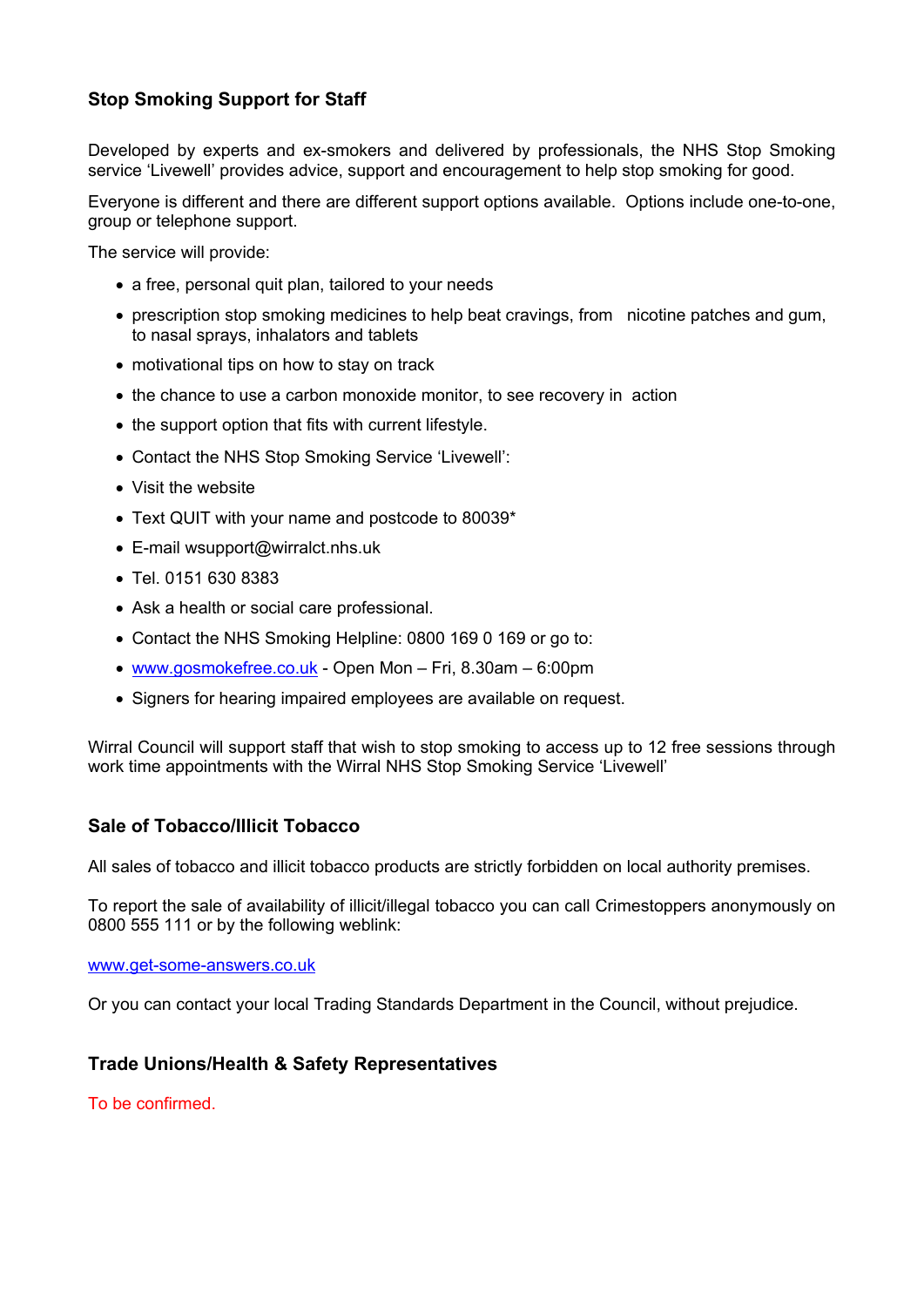#### **Smokefree Policy Management Implementation Guidance**

This guidance has been prepared to aid in circumstances where staff or managers encounter members of the public, visitors, clients, contractors or Council staff smoking within any part of Council premises.

Wirral Council have committed to the Local Government Declaration on Tobacco Control, a link to which can be found here:

<http://www.smokefreeaction.org.uk/declaration/files/Declaration.pdf>

It is the responsibility of everyone to observe the Council smokefree policy and to remind others of their responsibility. Failure to comply with the policy by Council staff may result in disciplinary action under the Council's disciplinary policy and procedure.

Non-employees must also observe this smokefree policy, which applies to the building premises and grounds. Departmental Chief Officers, Complex Managers, sponsors/hosts of Council events have a duty to inform non-employees' of the legal duty to comply with Council policy.

Wirral Council staff have a duty to observe and comply with the smokefree policy of any organisation they visit.

Any person who smokes on Wirral Council premises should be reminded that it is Council policy that all Council premises are smokefree and they should be asked to extinguish the smoking material or leave the premises. Any refusal to immediately refrain from smoking, or any continued violation of the policy may result in removal from the building or withdrawal of service provision.

Further signage could be displayed where appropriate - for example in toilets, storerooms and corridors - to help facilitate compliance. The signage must be prominently displayed and not obstructed or tampered with. It is good practice to ensure that the signage is inspected, and replaced if necessary, on a regular basis.

#### **Enforcement**

Owners, managers and people in control of smokefree premises and vehicles have a legal responsibility to ensure that they are and remain smokefree from 1 July 2007.

Local Councils in England have responsibility for enforcing the smokefree laws; officers have legal powers of entry to premises to ensure compliance with the law, and have a number of methods of carrying out inspections, including announced and covert visits.

#### **Offences and penalties**

- Smoking in a smokefree place: It is an offence for an individual to smoke in a smokefree place. The employee may also be subject to a fine.
- Failing to display adequate no-smoking signs: It is an offence for a person in control of smokefree premises to fail to display appropriate no-smoking signs. The employee may also be subject to a fine. It is also an offence to allow signs to be obscured or tampered with.
- Obstructing an authorised officer: It is an offence to intentionally obstruct an authorised officer, or to fail to give assistance when requested to do so or to give false or misleading information.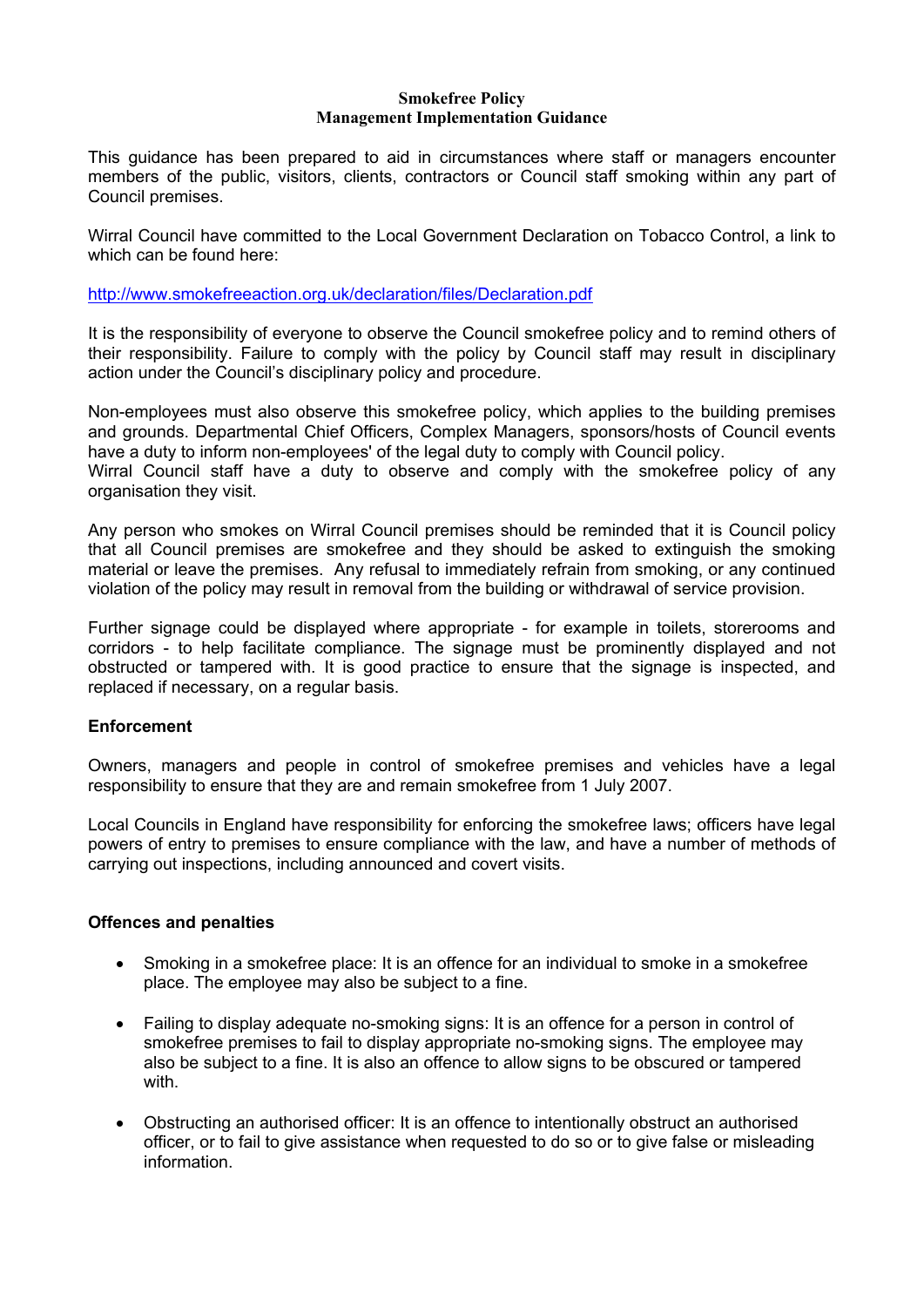#### **Associated Documents**

- CIEH Achieving Smoke Freedom Tool Kit: A guide for local decision makers
- The National Institute for Health and Clinical Excellence (NICE) Guidance:
	- Brief interventions and referral for smoking cessation (PH1)
	- Workplace interventions to promote smoking cessation (PH5)
	- Smoking cessation services (PH10)
	- Preventing the uptake of smoking by children and young people (PH14)
	- School-based interventions to prevent smoking (PH23)
- Stop Smoking Interventions in Secondary Care Guidance (Department of Health, 2009)